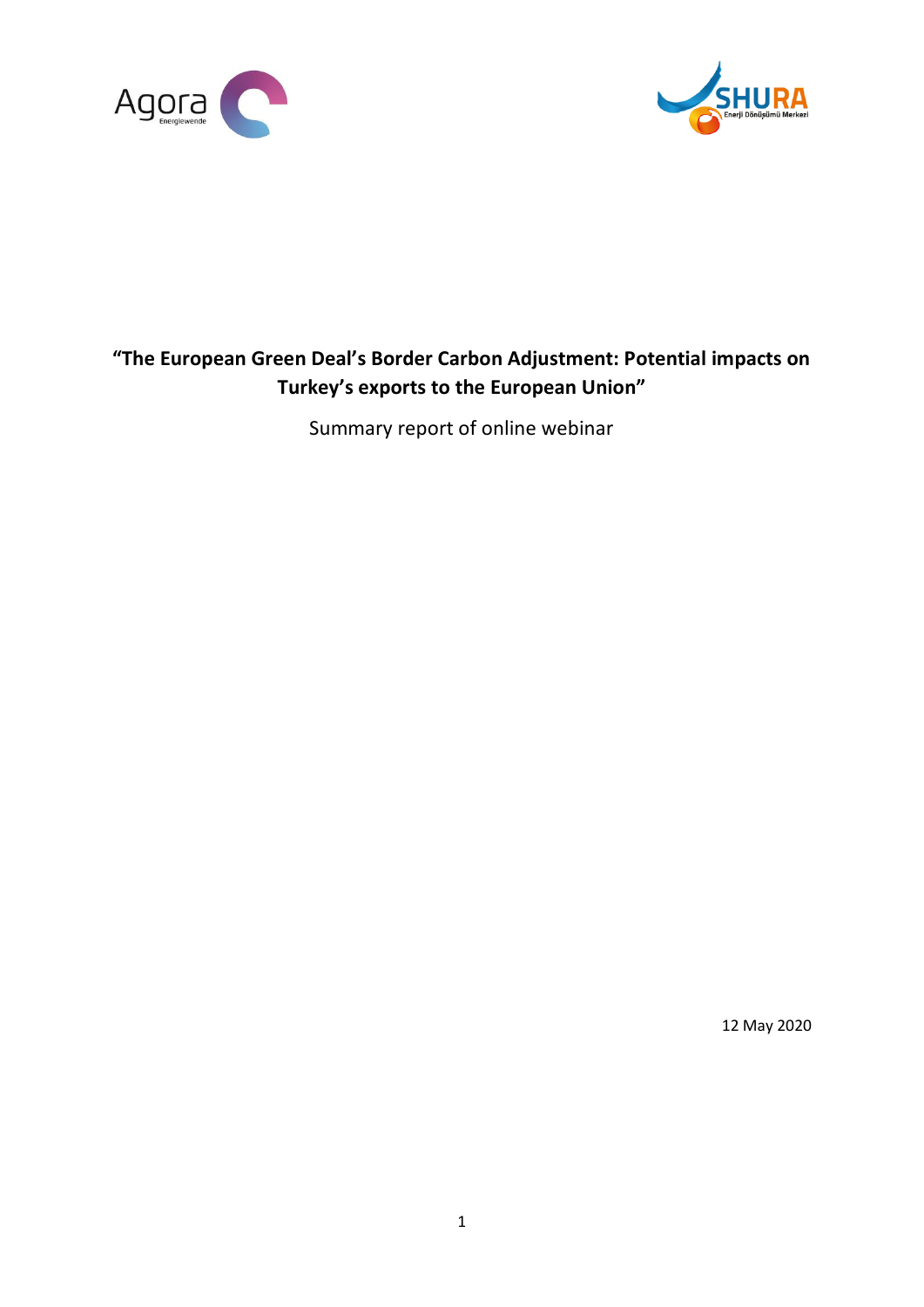



# Agenda and participants (all time are in Central European Time zone)

| $13:30 - 13:35$ | <b>Welcome and opening remarks</b>                                                                                                                 |
|-----------------|----------------------------------------------------------------------------------------------------------------------------------------------------|
|                 | <b>SHURA Energy Transition Center &amp; Agora Energiewende</b>                                                                                     |
| $13:35 - 13:45$ | <b>Keynote address</b>                                                                                                                             |
|                 | Selahattin Hakman, Chair of the Steering Committee, SHURA Energy Transition<br>Center                                                              |
| $13:45 - 14:15$ | Oliver Sartor and Dr. Christian Redl, Agora Energiewende                                                                                           |
|                 | Carbon leakage protection in the context of the European Green Deal<br>Potential impacts of a border carbon tax on electricity exports into the EU |
| $14:15 - 15:00$ | Presentation by the European Commission (followed by Q&A)                                                                                          |
|                 | Jacek-Michal Kozak, DG Trade, European Commission                                                                                                  |
|                 | David Boublil, Taxation and Customs Union, European Commission                                                                                     |
| $15:00 - 16:30$ | Presentations (followed by Q&A)                                                                                                                    |
|                 | <b>Çiğdem Nas, Secretary General, Economic Development Foundation</b>                                                                              |
|                 | Adolfo Aiello, Director - Energy & Climate, European Steel Association                                                                             |
|                 | Fatih Özkadı, Chair of the Environment and Climate Change Working Group,<br>TÜSİAD                                                                 |
| $16:30 - 16:45$ | Wrap-up by SHURA Energy Transition Center and Agora Energiewende                                                                                   |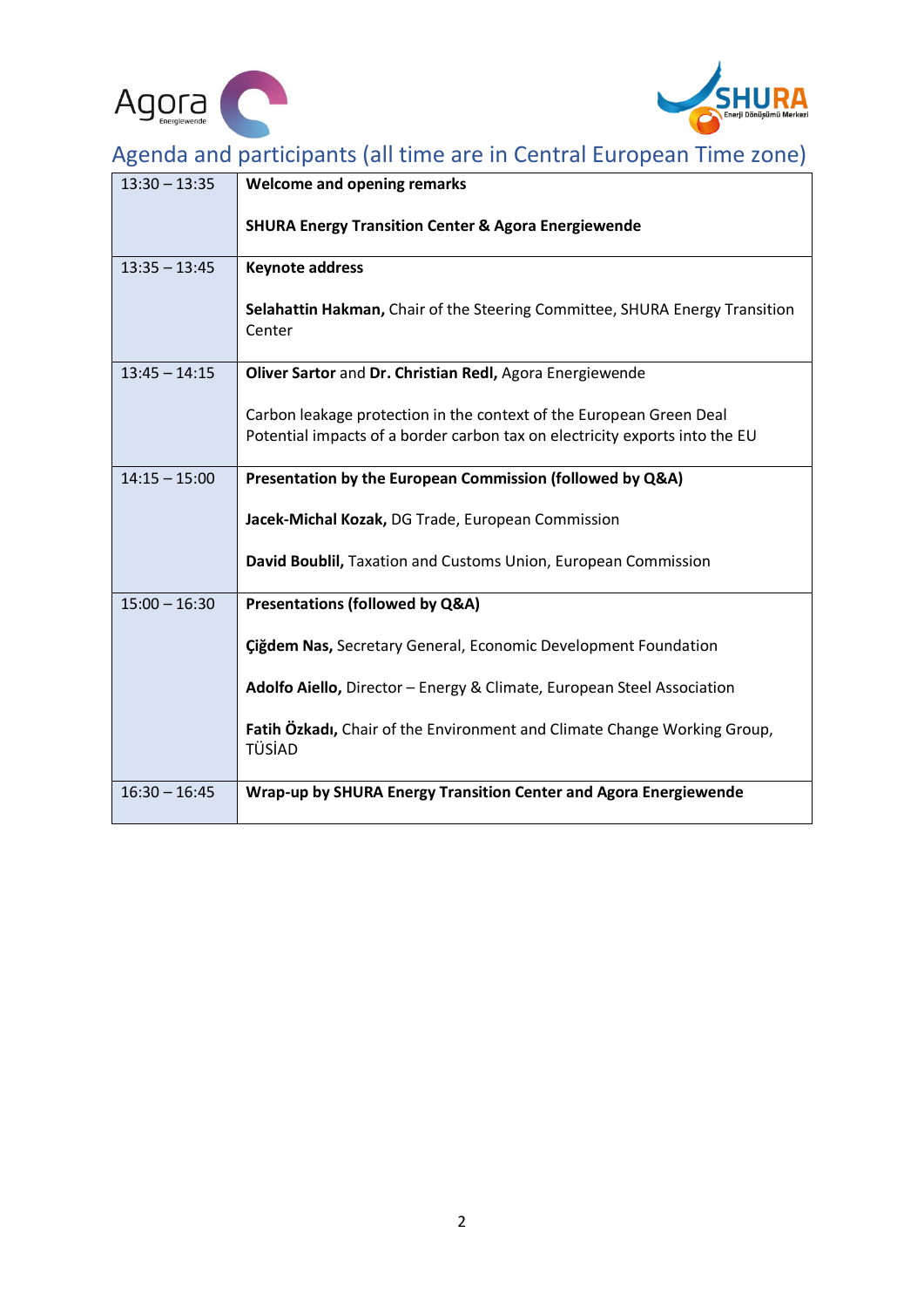



# 1. Background

The European Green Deal that was presented by the European Commission in December 2019 aims to make the continent as the first carbon-neutral by the end of mid-century. As part of this strategy, a border carbon adjustment is being considered, which would increase the cost of carbon-intensive goods imported to the European Union (EU). This will reverse the carbon leakage debate from Europe's border to countries that export goods to the EU. Commodities with a high share in energy costs that source its energy demand from fossil fuels will be impacted the most.

While the Commission has provided first indications as to scope of the proposed instrument, the Commission is still in an early stage of its impact assessment and will still need to clarify many details. It is therefore necessary to understand the extent to which the introduction of such a border carbon adjustment scheme would impact various sectors and goods.

The manufacturing industry remains a backbone of Turkey's economy. The sector's value-added stood at 30% of Turkey gross domestic product in 2018. The country's manufacturing industry produces a variety of goods, ranging from high-value added products to bulk-materials such as steel and plastics. Currently, Turkey's iron and steel, as well as cement production are among the world's top ten and its glass, ceramics and plastics industries rank in the top five of the EU in terms of trade. Maintaining these relative positions puts a potential burden on Turkey's manufacturers to remain cost competitive, with the increasing share of low-cost production from other emerging and developing countries in the total global manufacturing industry output. One factor that impacts cost competitiveness is energy costs which could represent a high share of material production costs.

Climate policies, such as carbon pricing, can increase the energy costs of manufacturers making them less competitive relative to regions with less ambitious climate policies. The spectre of relocation of industries to countries with more lenient policy frameworks, often referred to as carbon leakage, has thus often served as a major deterrent to ambitious climate policy in industry in EU policy discussions. As a result, in the past carbon emitting EU industries that are subject to high trade intensity have been awarded free allocation for a large share of their emissions in the Emission Trading System. This exemption has largely sheltered the manufacturing industry of the EU from carbon pricing, unlike its other carbon emitting peers such as the power sector and even given advantages to certain exporting industries. However, the EU's new debate on border carbon adjustment is calling this system into question and would potentially address competitiveness concerns by charging imported products.

#### **Overarching Objectives**

To enable deep-dive discussions with public sector officials, think tanks and private sector partners from Turkey and the EU for:

» Providing an overview of the current debate on the introduction of a border carbon adjustment at the EU's borders.

» Discussing the potential impacts of such a system on trade between Turkey and the EU

The event was attended by more than 110 participants from various countries and backgrounds to follow the presentations and speeches of nine speakers.

Presentations are available at the SHURA and Agora Energiewende webpages.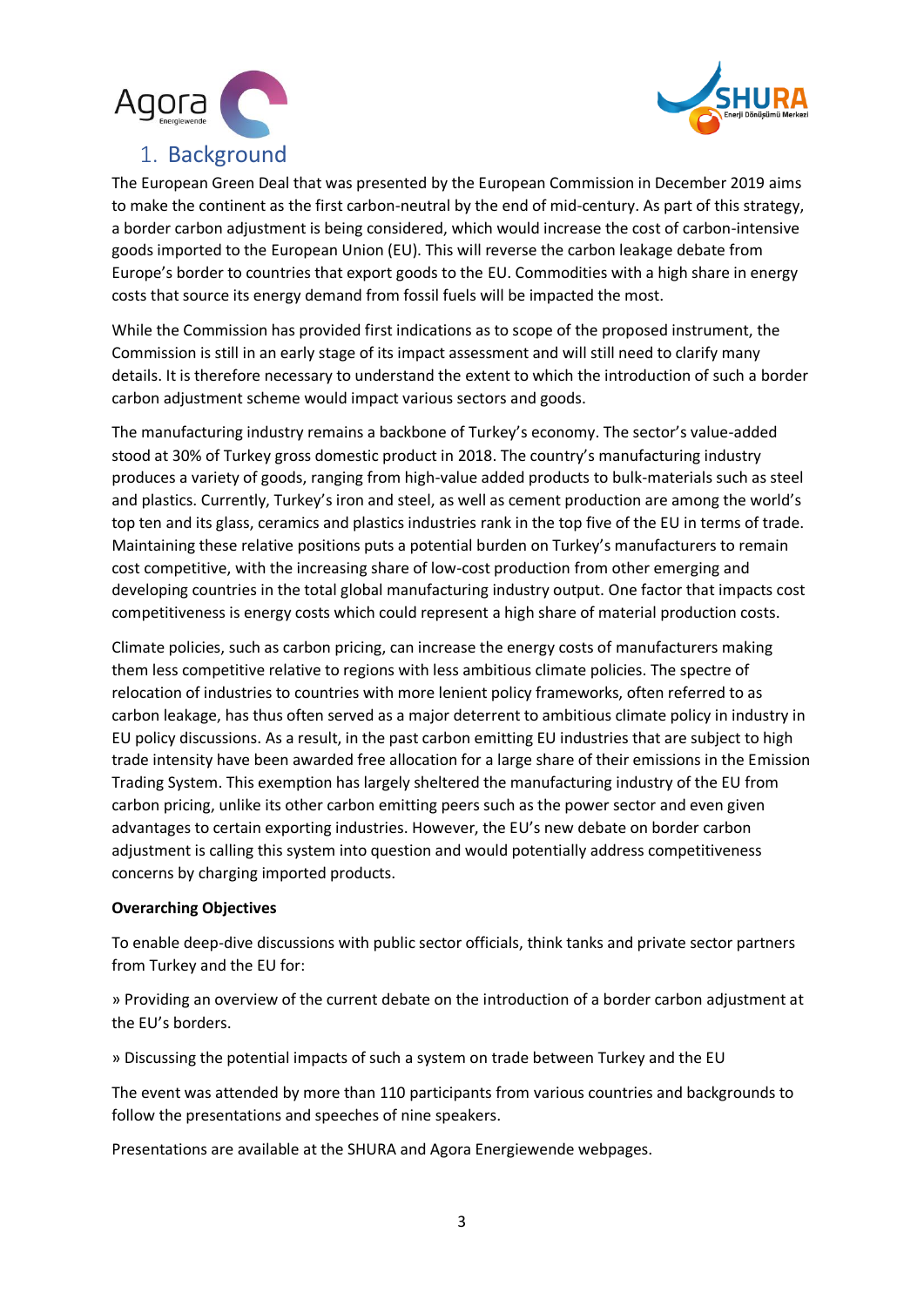



### **Opening session**

Agora Energiewende's Andreas Graf, opened the meeting, outlining the format and the technical aspects of such a virtual event.

**Matthias Buck, Head of European Energy Policy**, provided some introductory remarks to set the scene for the webinar. Buck outlined that the European Green Deal (EGD) is the core piece of the EC President as a new strategy for growth, innovation and modernisation of the EU economy that has the central objective of putting EU's economy on a pathway to go climate-neutral by 2050. Buck emphasised that in the face of COVID-19 and economic effects of the lockdown, the EC is currently working on a plan for how to accelerate climate action in Europe to be released by September 2020. By June 2021, will further propose a range of new legislative proposals to turn this higher ambition into reality . In this context, a border carbon adjustment is being discussed to compensate for the potential difference in carbon emissions between the EU's trade-exposed energy intensive industry and non-EU industries which are not transforming at the same speed. Buck mentioned that the challenges it could potentially create for the trading partners need to be addressed. He thus highlighted that the webinar co-organised by the SHURA Energy Transition Center and the Agora Energiewende is very timely as the border carbon adjustment is at early stage of planning.



**Keynote address** 

Selahattin Hakman, Chair of the Steering Committee, **SHURA Energy Transition Center** 

#### **Keynote address**

**Selahattin Hakman, Chair of the Steering Committee, SHURA Energy Transition Center** has highlighted the crucial role of continuing the progress in Turkey's energy transition to reduce its current account deficit. So far, the progress in renewables focused mainly on the electricity supply where renewable energy share reached 44% by end of 2019. Beyond the electricity supply which only represents a mere share of 20% in total final energy demand, energy demand of end-use sectors of industry, buildings and transport are mainly supplied by fossil fuels. In particular in the manufacturing industry the share of renewables is only at around 2%. Hakman mentioned that the sector is of core importance for Turkey and the country's regional competitiveness, for instance with the EU, as more than half of all Turkey's exports are with the EU. Notably, steel, plastics, textile, ceramics and partly cement exports cover a large share of the total with the EU, and these sectors are also heavily reliant on fossil fuels and not fully decarbonised electricity supply, therefore would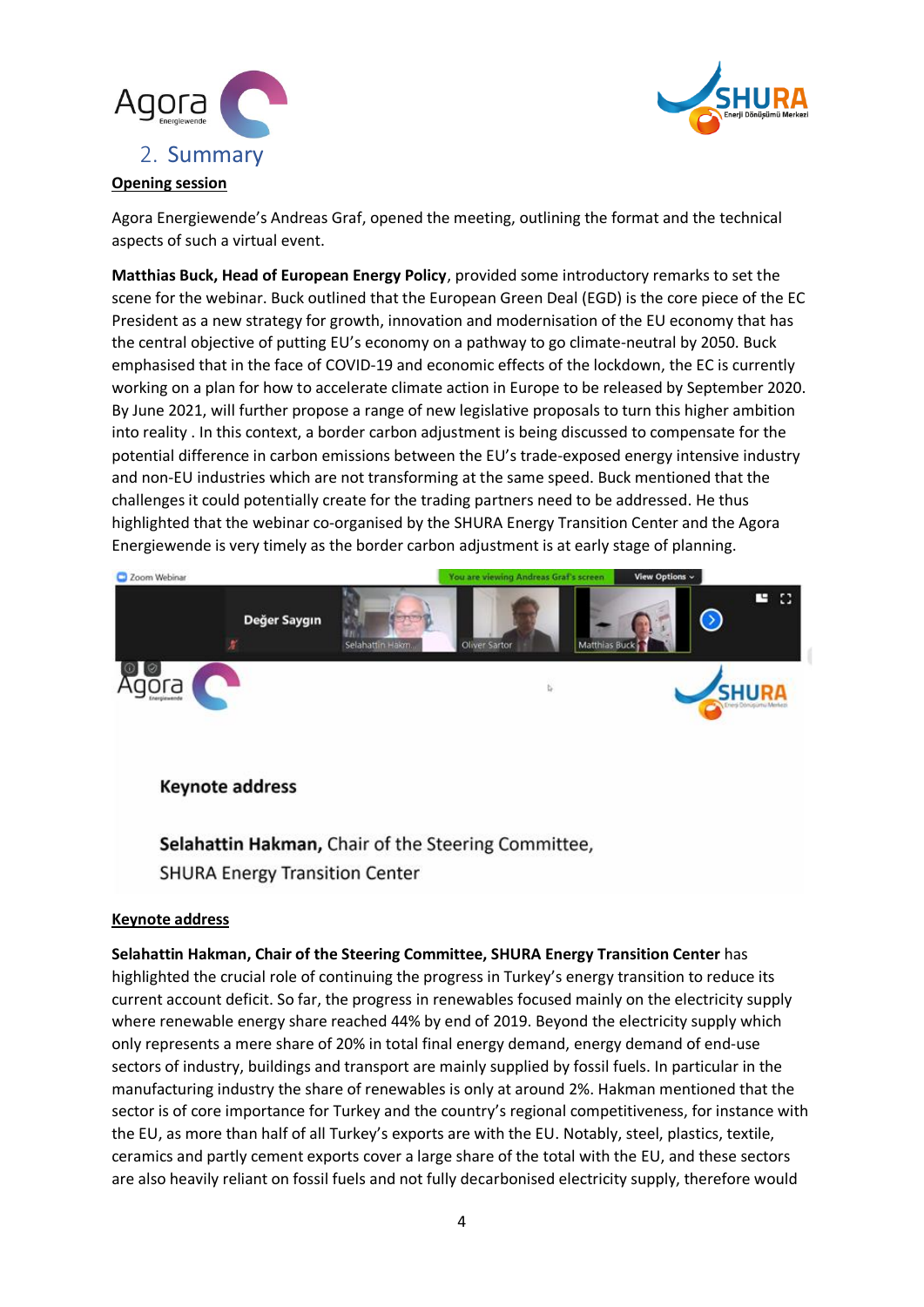



be exposed to a potential border carbon adjustment. Hakman highlighted that the border carbon adjustment is just one tool that could impede Turkey's trade with the EU and there is a need for Turkey to find ways to tackle obstacles. Options are plenty as many countries demonstrate where stakeholders but also government are re-evaluating the plants and adjustment opportunities. Hakman added that once the COVID-19 crisis is under control, the most beneficial stimulation package against the pandemic and for economy/industries of Turkey would be supporting renewables, energy efficiency and widespread electrification options, focusing on a more resilient and sustainable economy. Hakman concluded his remarks by pointing out that while the border carbon adjustment is yet to be designed and defined, Turkey has its own challenges and priorities and therefore the border carbon adjustment should support Turkey in its own way and not stop it at the start. A roadmap is urgently needed for Turkey's goods that are exported from Turkey to the EU to support the efforts of both sides.

### **Setting the scene**

**Oliver Sartor, Senior Industry Associate, Agora Energiewende** started by pointing out that the border carbon adjustment discussion emerged in January 2020 due to the EC's effort to increase its climate ambition by 2030. Sartor added that there are several sectors which are energy-intensive and exposed to significant international trade competition. Lime/plaster, cement, coke products, fertilisers, basic iron/steel, refinery products have the highest CO2 cost as a share of their gross value added. These are commodities that are easily traded across EU borders. There is a carbon leakage risk if the EU increases carbon prices and as a result if a share of their production relocates to countries with less strict climate policies. Sartor mentioned that there is a need for sectoral policies with specific targets. While with the anticipated much higher CO2 prices gross value added of these products in the upstream will increase, further down the value chain, the CO2 emission costs have a lower share of the total product cost. Sartor highlighted that while the border carbon adjustment is being currently developed by the EC, details are unknown and could include:

- Inclusion of only selected energy-intensive sectors
- Level playing field between imports/exported products (WTO-compatibility)
- Pricing will consider risk of double  $CO<sub>2</sub>$  charge
- Free emission allowance will be phased out
- For exporters, it will be important depending on their CO2 intensity
- Allow importer non-EU emission trading scheme (ETS) countries to buy allowances
- Gradual phase-in is expected until 2030

Sartor added that the border carbon adjustment would introduce a degree of competition between EU and non-EU products based on  $CO<sub>2</sub>$  performance. Regarding the case of Turkey there are several issues that emerge since Turkey and the European Union has Customs Union agreement which raises questions whether products covered under Customs Union will not go through customs control and if Turkey would be joining the EU ETS. Potentially impacted sectors in Turkey would be ceramics, glass, paper, cement, N-fertilisers, electrical energy, and in the medium-term it will be steel and nonferrous metals. Sartor concluded that limiting the adverse effects of a border carbon adjustment will require Turkey to improve its CO2 efficiency in these sectors to match the EU best practices.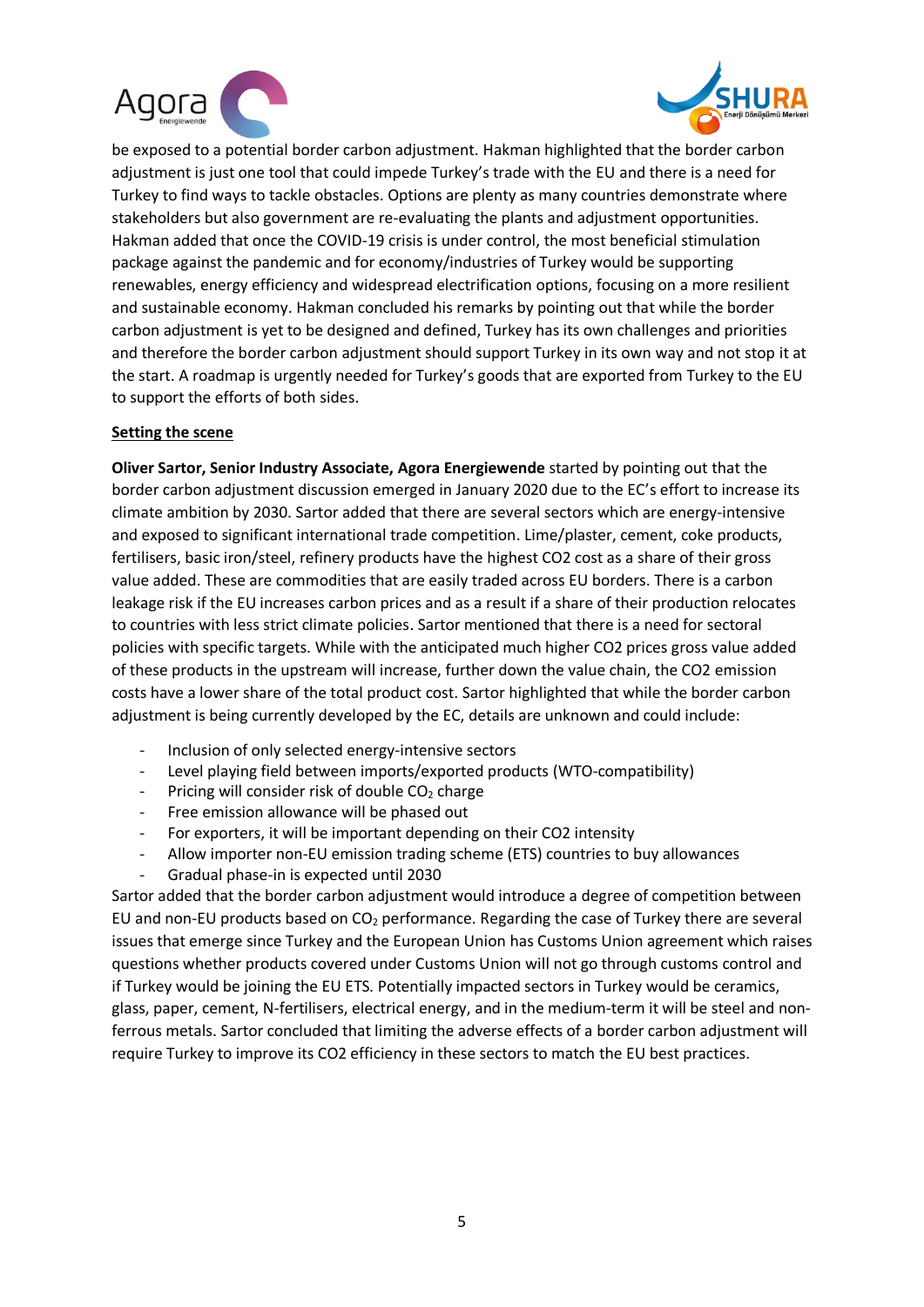





- $\rightarrow$  However, some specific sectors are energy intensive AND exposed to significant international trade competition => « Energy-intensive trade-exposed industries ».
- $\rightarrow$  Problem: if the EU increases carbon prices/regulation, what if a part of this production prefers to relocate to countries with less strict climate policies?

**Christian Redl, Senior Associate European Energy Cooperation, Agora Energiewende** started his presentation by highlighting that the electricity sector is key in the context of decarbonising the economy and that it also plays a key role for the manufacturing industry. In the EU power mix, wind and PV are on the rise and coal is declining with the increasing prices of the EU ETS. This makes a case for further renewable energy deployment, but also increase the carbon leakage risk into the EU through imports due to increasing interconnectedness. ETS prices are around 20 Euro per tonne of CO2 and they are expected to rise to 50 Euro per tonne by 2030. Redl added that in California a Cap and Trade system was introduced as border carbon adjustment in 2011 and it remains as the first and only so far. It has resulted in the decrease of carbon intensive energy imports. Redl mentioned that the outlook of the EU's power system is large growth on renewables to reach a share of at least 57% by 2030 (26% wind and 11% solar, rest hydro, biomass and others). Redl added that the border carbon adjustment was particularly likely for the power sector. If the EU would introduce a border carbon adjustment it would need to be before 2030, otherwise desired effects materialise too late. It will impact non-EU fossil-based power generators as it is gradually phased in and eventually there would no longer be a business case for investors if they rely on power exports. Redl concluded that after a gradual phase in at one point border carbon adjustment could fully reflect the EU ETS certificate prices, around 50 Euro per tonne by 2030.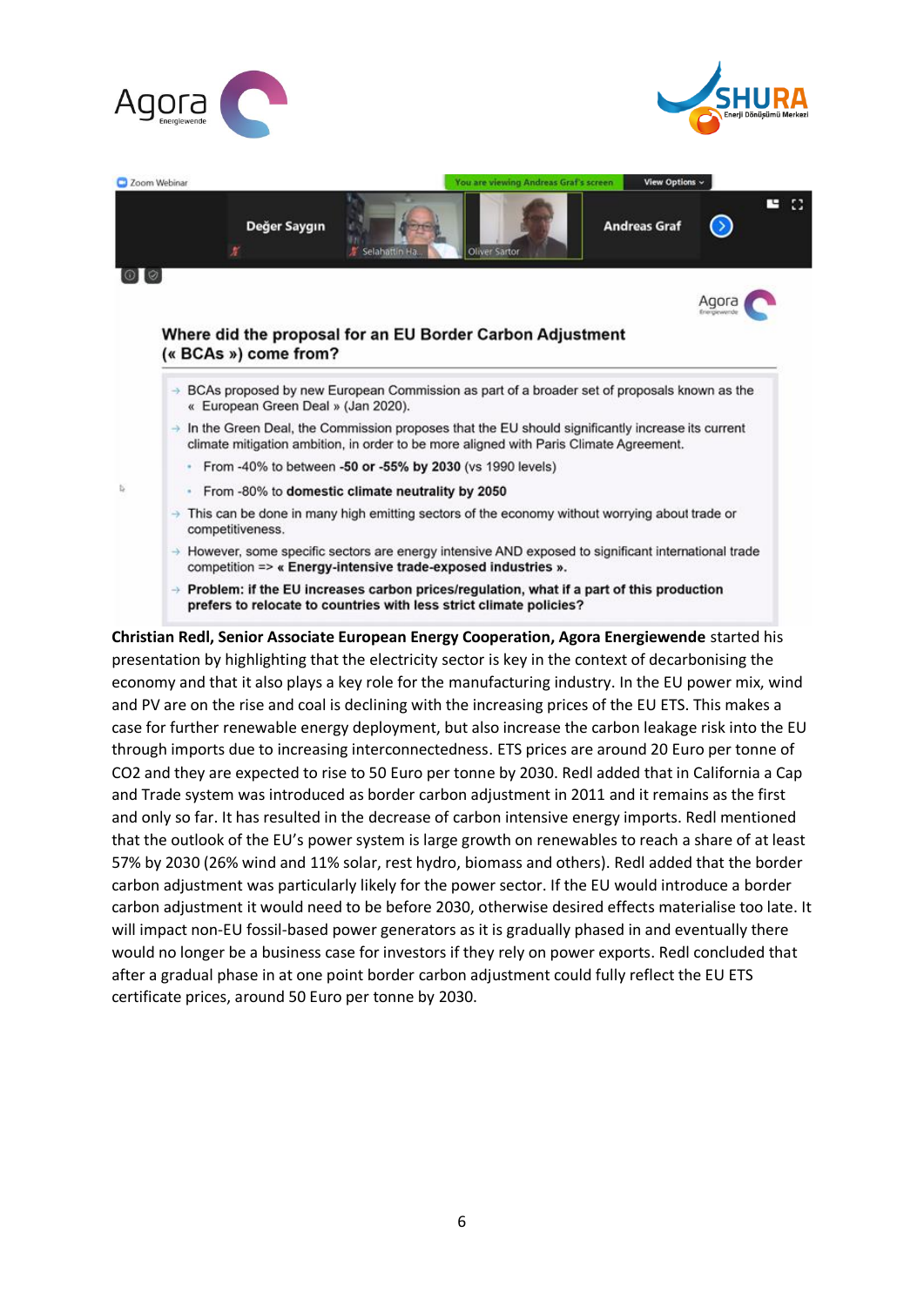

Jacek-Michal Kozak, DG Trade, European Commission started his speech by highlighting Turkey is one of the closest partners of the EU and that the discussions are built on positive agenda. Kozak provided insights into the EGD that it is designed in line with the World Trade Organisation and trade rules of the EU. Kozak added that climate ambitions need to increase and this will likely lead to a difference in the level of ambition in climate policy between the EU and most of its trading partners. WTO compatibility means that the design of the measure needs to strike balance between complex benchmarks and ensuring fairness by addressing country specific circumstances, but also considering technological progress. WTO compatibility implies that:

- Rational should be fighting climate change
- Aggregated effect of all measures should not lead to discrimination
- Border carbon adjustment needs to take into account the climate policies of individual trading countries
- Administrative issues should ensure basic simplicity

**David Boublil, Taxation and Customs Union, European Commission** started by pointing out border carbon adjustment is a possibility and not a certainty. The ETS is the cornerstone of the border carbon adjustment and whatever measure proposed will work in conjunction with the ETS. Provided that non-EU countries don't raise their climate ambitions, there's a risk of carbon leakage. Boublil added that the border carbon adjustment is not an instrument to protect the EU from international competition but to ensure environmental integrity and effectiveness of EU industries whilst several issues need to be assessed about the adjustment. On March 4<sup>th</sup>, an inception impact assessment was published about which steps to be taken before a measure is proposed. Some remarks have been received to the assessment including several related to the WTO and which sectors to be included/excluded. It is an open public consultation process that will run for 12 weeks how to design a border carbon adjustment as a tax part of the ETS and how it will take into account the carbon emission of imported products. An assessment on the economic and environmental impacts of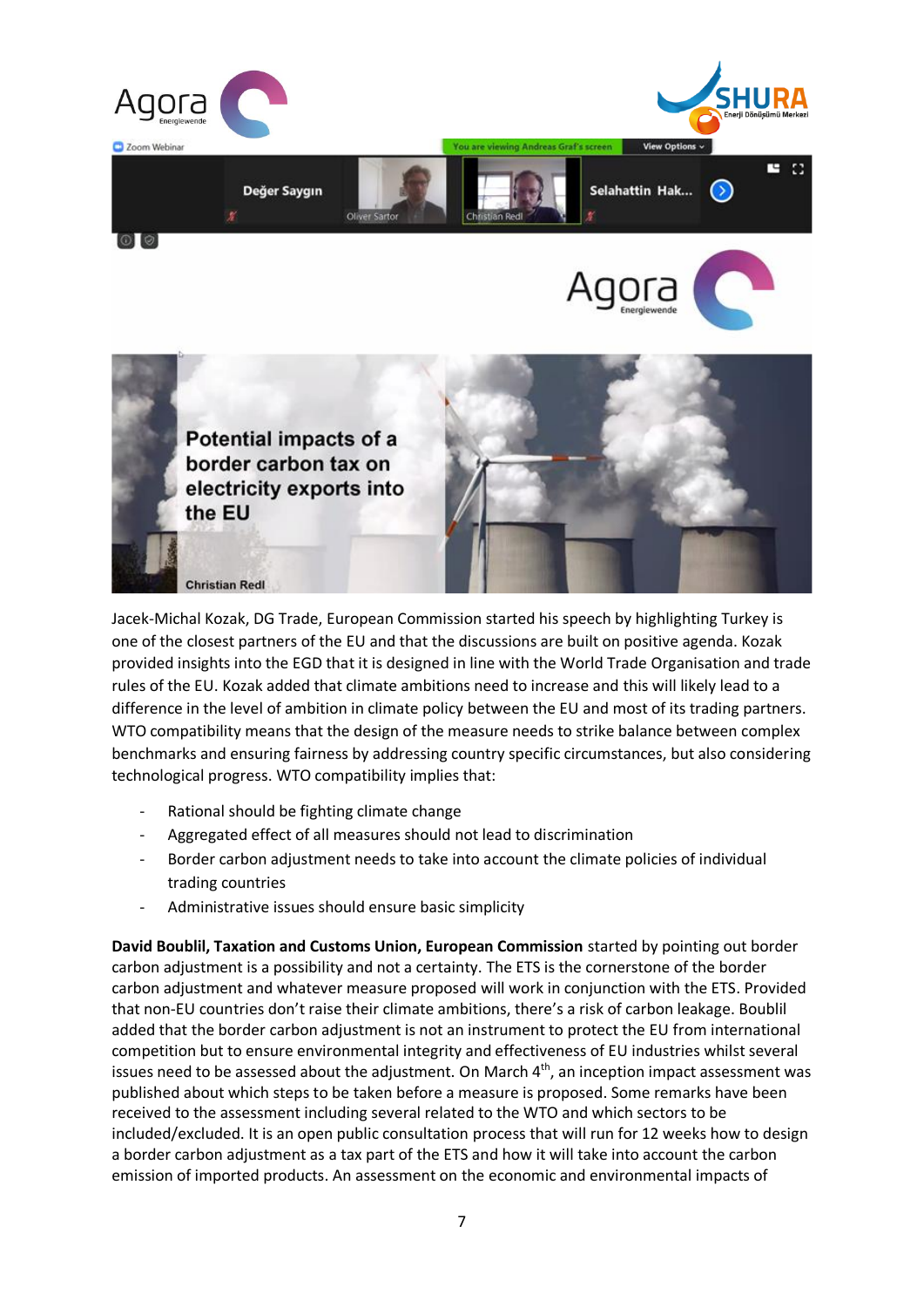



measures and legal analyses is underway. A proposal on the carbon adjustment could be expected by mid-2021 with the following services at the European Commission working on the topic: DG TRADE, DG TAX AND CUSTOMS, DG CLIMA.



## Presentation by the Europen Commission

Jacek-Michal Kozak, DG Trade **European Commission** 

## David Boublil, Taxation and Customs Union

**European Commission** 

**Çiğdem Nas, Secretary General, Economic Development Foundation**, mentioned that the border carbon adjustment could be seen as an opportunity, but currently there is ambiguity concerning what its targets are and what it could imply since it is unknown which sectors it covers and its terms. Nas added that preparation will be needed given Turkey is an industry hub and emissions are rising. The share of energy sector in Turkey's total greenhouse gas emissions has increased significantly. Share of industrial processes has declined between 1990 and 2017 and power sector as well. Large potential of renewables in Turkey to decarbonise the energy sector. Border carbon adjustment will have a cost to the manufacturing industry. Customs Union is a crucial tool between Turkey and the EU and its modernisation cannot be taken independently from the border carbon adjustment. Nas added that Turkey's manufacturing industry is highly emission intensive and protectionism in trade could emerge after COVID which requires additional attention. So more information and dialogue between the EU and Turkey are needed since border carbon adjustment should be analysed in a country perspective and not just a sectoral or company concern. Nas concluded that the EGD will bring new requirements to companies exporting to the EU, and it will be difficult for the industry to manage these added requirements without the presence of any incentives.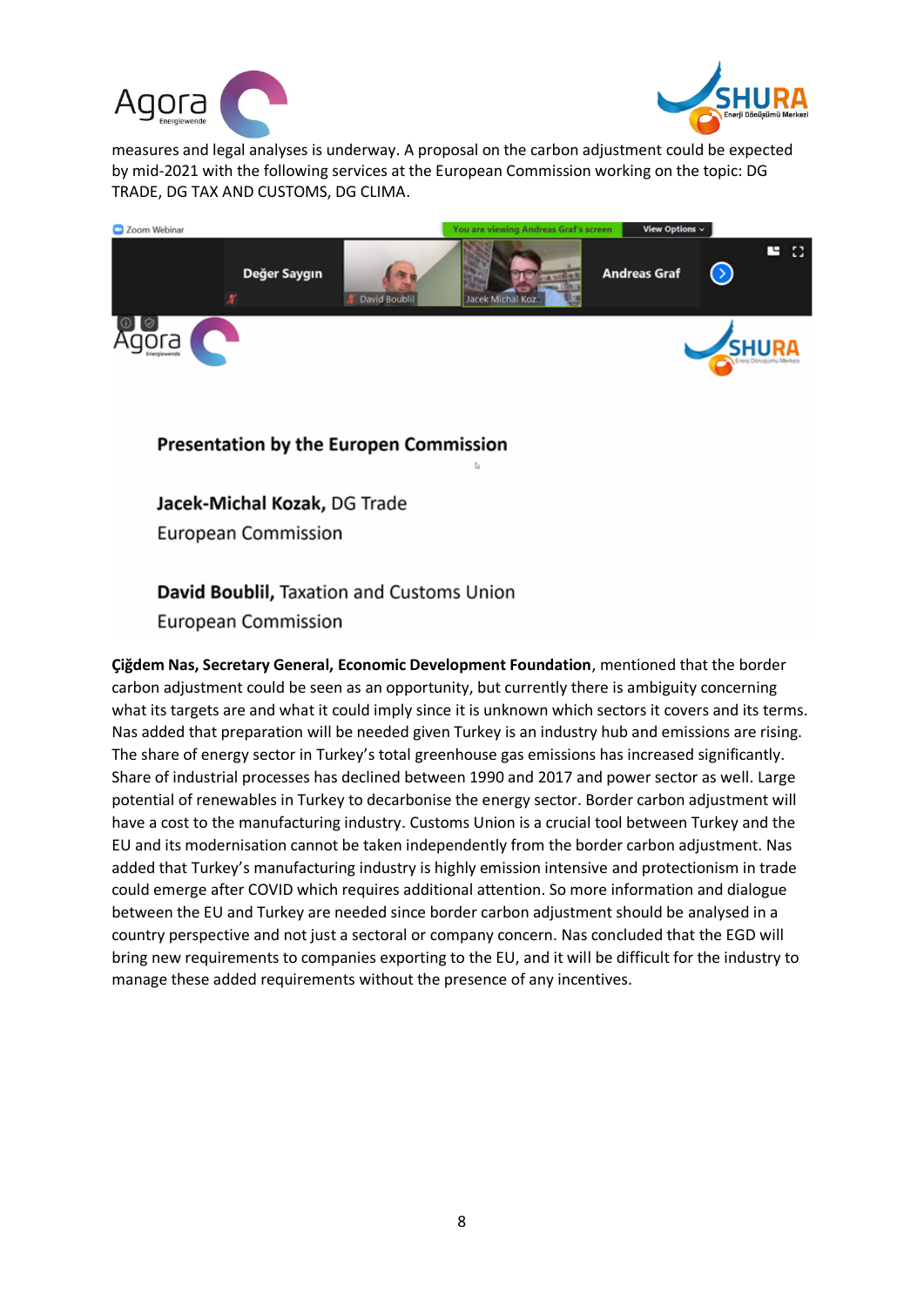

**Contribution to Agora Energiewende-SHURA Energy Transition Center Webinar:** 

# **Potential Impact of Border Carbon Adjustment on Turkish Industry**

# **Assoc. Prof. Cigdem Nas, Economic Development Foundation IKV** 14.05.2020

**Adolfo Aiello, Director – Energy & Climate, European Steel Association** started his presentation by mentioning that the overall EU climate strategy is a leading example as the EU tries to foster climate neutrality by 2050. The EU is Iikely to increase its higher climate targets by 2030, which will effect it's NDC. Avoiding carbon leakage is essential for environmental integrity and social acceptance. Aiello mentioned that steel has high trade and emission intensity, so it will be impacted the most from climate policy. Border carbon adjustment is part of a comprehensive package of the EGD in fostering transition to climate neutrality to 2050 and it is not part of an industrial competitiveness but an issue of climate integrity. Aiello continued his presentation by providing some facts: the EU steel finished product consumption is the same for the past 13 years, but steel output went down by 14%. Imported steel from third countries increased by 15%. Share of scrap generated in the EU and exported to third countries increased by 95%. EU's steel industry is working on all different areas to decarbonise the steel industry. Aiello highlighted the need for an overarching policy framework that should be enabled and the transition is particularly challenging. The steel sector in Europe should go into a technological revolution in a decade. If there is demand for steel with global action EU industry can contribute to the transition. Development of transition technologies requires research and development (R&D), time for commercialisation, financing and environmental policies. 1 tonne of steel emits on average around 2 tonnes CO2. At 50 Euro/tonne CO2 price, the additional costs are Euro 100/tonne which would have a huge impact on price and competitiveness and as Turkey is a large exporter of steel to the EU there could be impact. Aiello concluded that border carbon adjustment:

- Is seen as a new policy until there is a global carbon market
- Can be a starting point for a structural full value chain carbon accounting
- Can start with steel finished and semi-finished products as well as highly steel intensive products (e.g. tubes, fasteners and wire drawings) and extended gradually to other users
- Needs to address compliance and abatement costs
- Needs to address issues like source shifting and absorption risks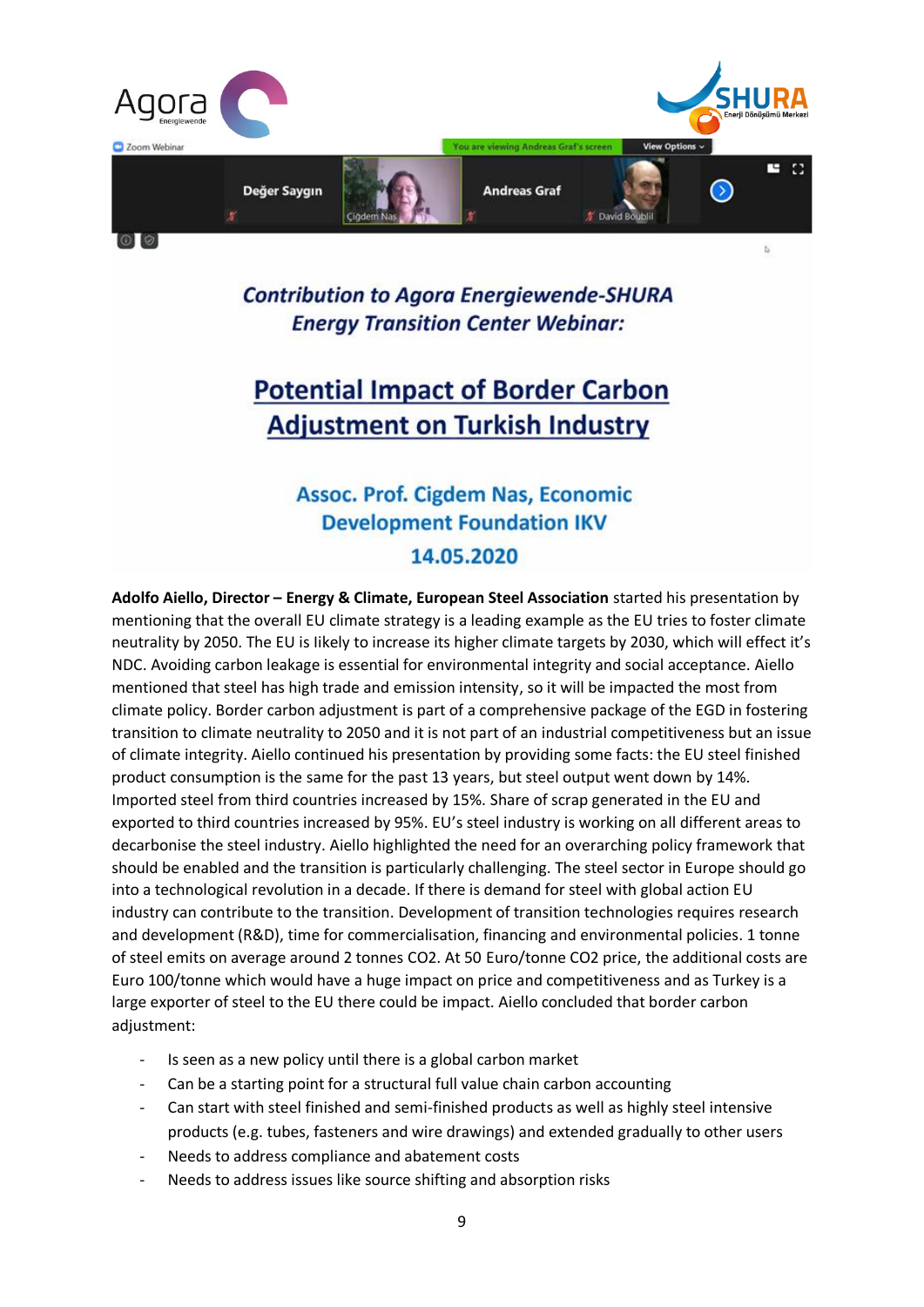



- Includes "agreements of equivalence" with countries with equivalent mechanism



## **Fatih Özkadı, Chair of the Environment and Climate Change Working Group, TÜSİAD** highlighted that the EU is the first trading partner of Turkey where out of a total 180 billion USD exports of Turkey to all countries, 83 bln USD goes to the EU. Turkey is EU's fifth largest trading partner in both import and exports. Özkadı added that there are several uncertainties about the border carbon adjustment: Sectoral scope, Type of policy instrument (custom duty tax, extension of the EU ETS), Evaluation methodology of carbon content and carbon pricing. The border carbon adjustment could provide risks to competitiveness: decisions that don't comply with the WTO rules and third countries will result in carbon leakage; legal uncertainties; analysis of bilateral agreements will be needed. Özkadı also added that the border carbon adjustment could provide opportunities for greater competitiveness: it can stimulate new innovative business models (e.g. solar roofs), products and services; create opportunities to enhance regulations and leverage the efforts on climate; create new market opportunities. In this context, modernisation customs union is the most effective tool at hand. Özkadı mentioned that there will be potential impacts on production costs of steel, cement, glass. Also automotive and durable goods sectors could be impacted (a quarter of Turkey's exports). Clarification is thus needed on the methodology or the calculation of the carbon content, and also how the value chain of the products will be assessed. There will also be impacts on finance as there are no well-proven models for access to the finance for domestic firms, and also it is yet unclear if Turkey will have access the funding in scope of Green Deal Investment Plan and Innovation Fund proposed by the EU. Özkadı highlighted the importance of considering "Common but differentiated responsibilities and respective capabilities" and the need for a necessary transition time for preparation. Climate policy needs to drive the trade policy. Financing needed as implementation of both public and private investments are extremely critical to achieve targets. It will be critical for third countries to access to EU funds in order to get aligned with the goals. Özkadı concluded that